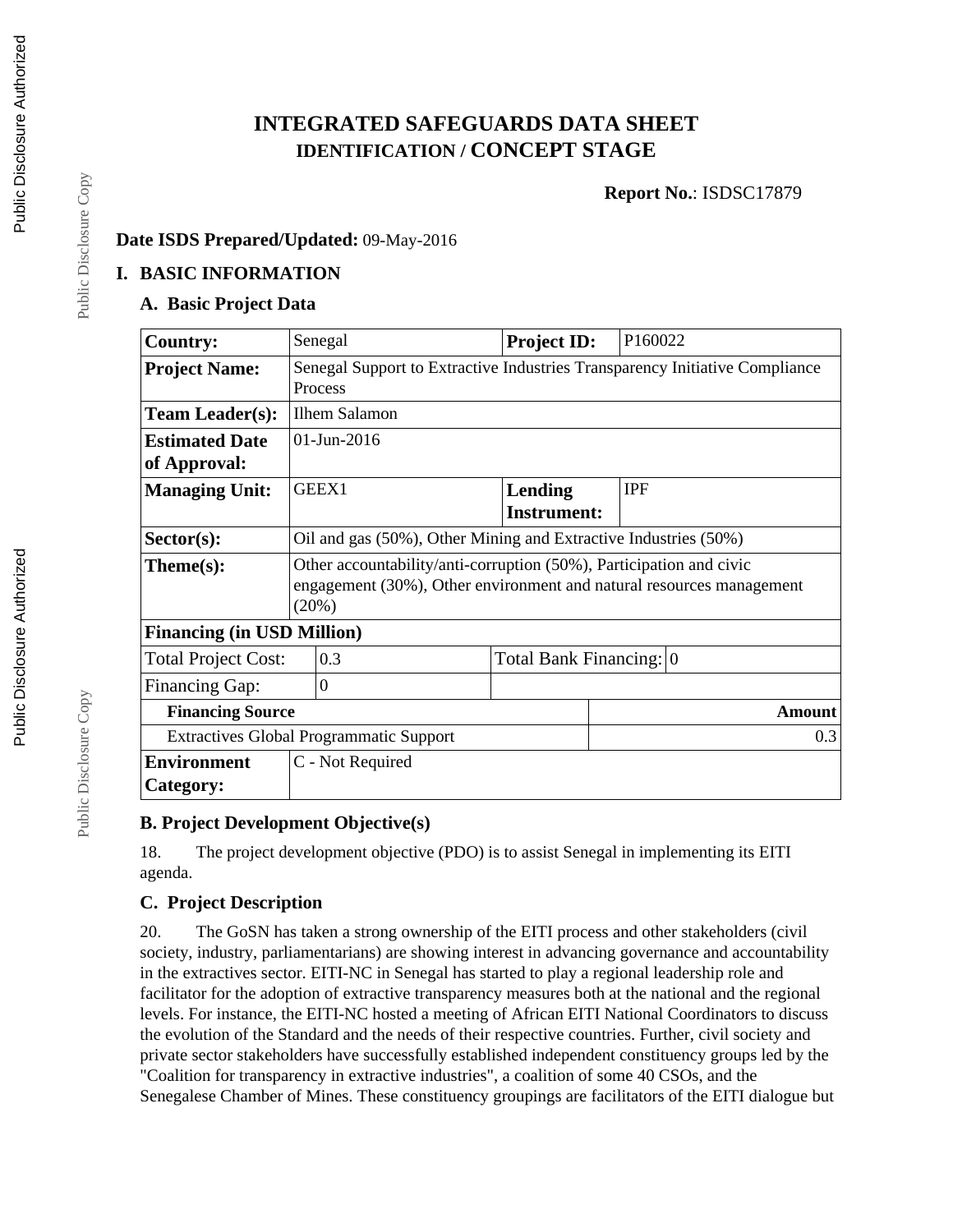do not represent exclusive organizations monopolizing the EITI mandate, as the members of EITI-NC are drawn from a nationwide pool of stakeholders.

21. Senegal's membership to EITI has allowed a dialogue on the sector's role in the economy. For example, the government has undertaken a review of its mining code which awaits approval by the National Assembly and has expressed its intention to revise the hydrocarbon legislation as well. Recognizing the efforts that remain to be undertaken, EITI-NC has developed an exercise in selfassessment of progress and works closely with an inter-ministerial committee on the achievement of progress expected by October 17, 2016. The efforts made so far are important and recognized as such. H.E. Professor Ismaila Fall, EITI-NC Chair, was elected alternating member of the International Board of EITI, which clearly demonstrates the appreciation of the efforts of EITI-NC to make Senegal meet the international standard of transparency and accountability.

22. The World Bank has supported GoSN since its EITI candidature approval in October 2013 through an initial grant of \$500,000 over two years and an additional funding of \$ 145,000 in July 2015. The quality of the implementation of the previous EITI grant that closed on December 31, 2015 was satisfactory: (i) EITI-NC is fully operationalized; it has developed its internal regulations and established several working subcommittees; (ii) the structure has ensured its sustainability through the development of an interactive website; and (iii) EITI-NC was able to involve several stakeholders, such as the "Parliamentary Network for the Government of Mineral Resources in Senegal", a media network and several networks of civil society. The support increased contributions to the parliamentary debate on the extractives sector policies such as the review of the mining code through a better understanding of industry issues and collaboration with other members of EITI-NC.

23. The Bank has been the main donor for EITI implementation in Senegal. The next largest direct supporter has been the UK Embassy that funded a visit of EITI-NC to the gold mining region of Kedougou. The Government of Canada, Department for Foreign Aid, Trade and Development (DFATD) has indirectly supported EITI by making the production of the first report a condition for budget support; DFATD has also funded some complementary activities such as: (1) a local development project (through SME support) in a major mining region, (2) a West African Economic and Monitoring Union region policy dialogue on the mining sector, (3) a study on mining production data, (4) a study on mining companies? Corporate Social Responsibility programs, and (5) a strategic planning exercise to finalize the multiyear work plan. An ongoing USAID support to civil society engagement in EITI will end in 2016 and there is no plan for a new project.

24. The proposed grant would be a follow-on grant to an EITI Multi-Donor Trust Fund (MDTF) grant (Senegal EITI Implementation Support Project, P131626) which financed the establishment of Senegal?s EITI Permanent Secretariat and the first EITI report's preparation and dissemination. The p roposed grant is meant to push EITI implementation in Senegal forward and support critical efforts needed to help the country reach EITI compliance. A follow-up grant is needed to ensure the sustainability and mainstreaming of EITI in Senegal.

Project Components

25. The proposed grant comprises four components as follows:

26. Component A: EITI Implementation Support. This component will support the activities essential to EITI implementation and meeting Senegal's obligations as an EITI candidate country to reach compliance. These activities include: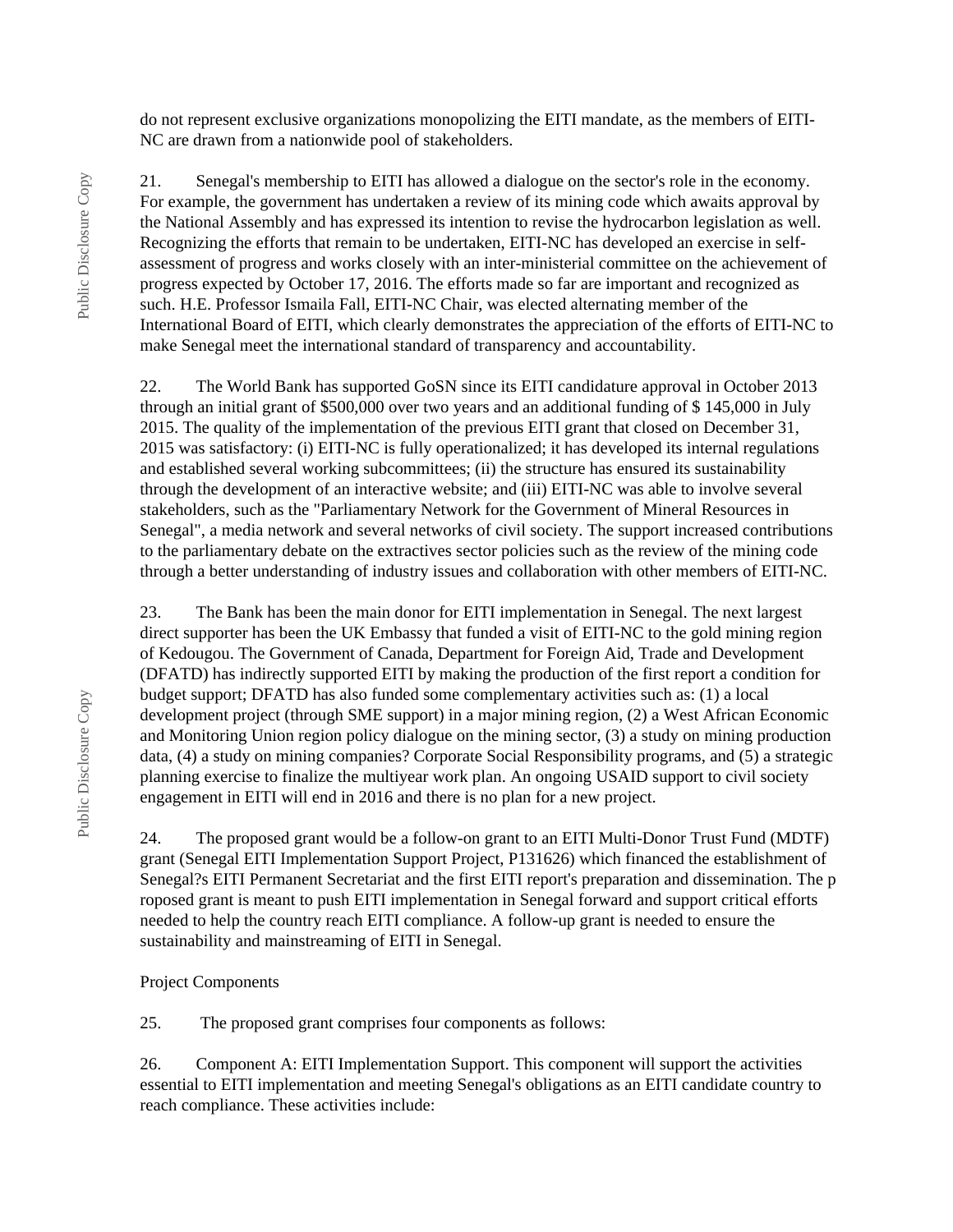Public Disclosure Copy Public Disclosure Copy

- Annual EITI report for Senegal. Recruitment of an Independent Administrator (IA) in charge of the preparation of one EITI report covering all extractive industries for the calendar year 2014. Building on lessons learnt from the preparation of the first report, it will be important to help operators and state agencies better understand the EITI requirements. The project will thus support advisory services for state agencies and companies operating in the extractives industries to comply with EITI reporting requirements.

Assessment of the legal and institutional framework as it relates to the licensing and awarding of contracts in the oil, gas and mining sector in collaboration with DH. Recruitment of a consultant to: (i) review the legal and institutional framework in Senegal as it relates to license allocations (EITI requirement 2.2), registration of licenses (EITI requirement 2.3), and disclosure of contracts (EITI requirement 2.4), (ii) assess how the legal and regulatory environment compare to international best practice, and (iii) make recommendations on policy reforms the government can adopt in order to address the gaps and strengthen the sector in this aspect. While this assessment cannot influence reforms in the short-term, the recommendations should be shared with the IA for the 2014 report prior to publication so the findings can be incorporated.

27. Component B: Communication and Outreach. This component will support the communications and outreach plan of the EITI Permanent Secretariat for the first year of project implementation and will include the following activities:

Dissemination of the first EITI Report Support for the EITI Permanent Secretariat to: (i) publish and disseminate crucial information on EITI implementation through the production of a short video and brochures in order to inform the public on the overall extractives industry, EITI implementation and related events, and (ii) print and disseminate the first EITI report including in the mining regions and through a dissemination workshop in the capital. The workshop will include dissemination of information on the new EITI Standard (2016) and the EITI validation .process.

- Internet and social media activities. Support for the management of a Senegal EITI website and social media accounts that contains information specifically related to the EITI implementation in Senegal as well as wider information on activities related to transparency of extractive industries in Senegal, as well as global news and trends on EITI implementation experiences from other countries.

28. Component C: Project Management. This component will support the costs of three EITI Permanent Secretariat staff (Permanent Secretary, Administrative and Financial Officer, and Database Specialist) and provide support for travel the operating costs related to the work and training of the Permanent Secretariat staff and EITI-NC members of day to day activities carried out by the EITI Permanent Secretariat as well as an audit. GoSN covers the costs of office space and associated utility costs, operation costs associated including office supply, travel costs related to the work of the Secretariat and of EITI-NC members, office maintenance, internet, phone, banking charges, and vehicles and fuel, and will contribute to travel costs related to the work of the Secretariat and of EITI-NC members as needed.

### **D. Project location and salient physical characteristics relevant to the safeguard analysis (if known)**

35. The project is a technical assistance for Senegal. It is meant at enhancing transparency and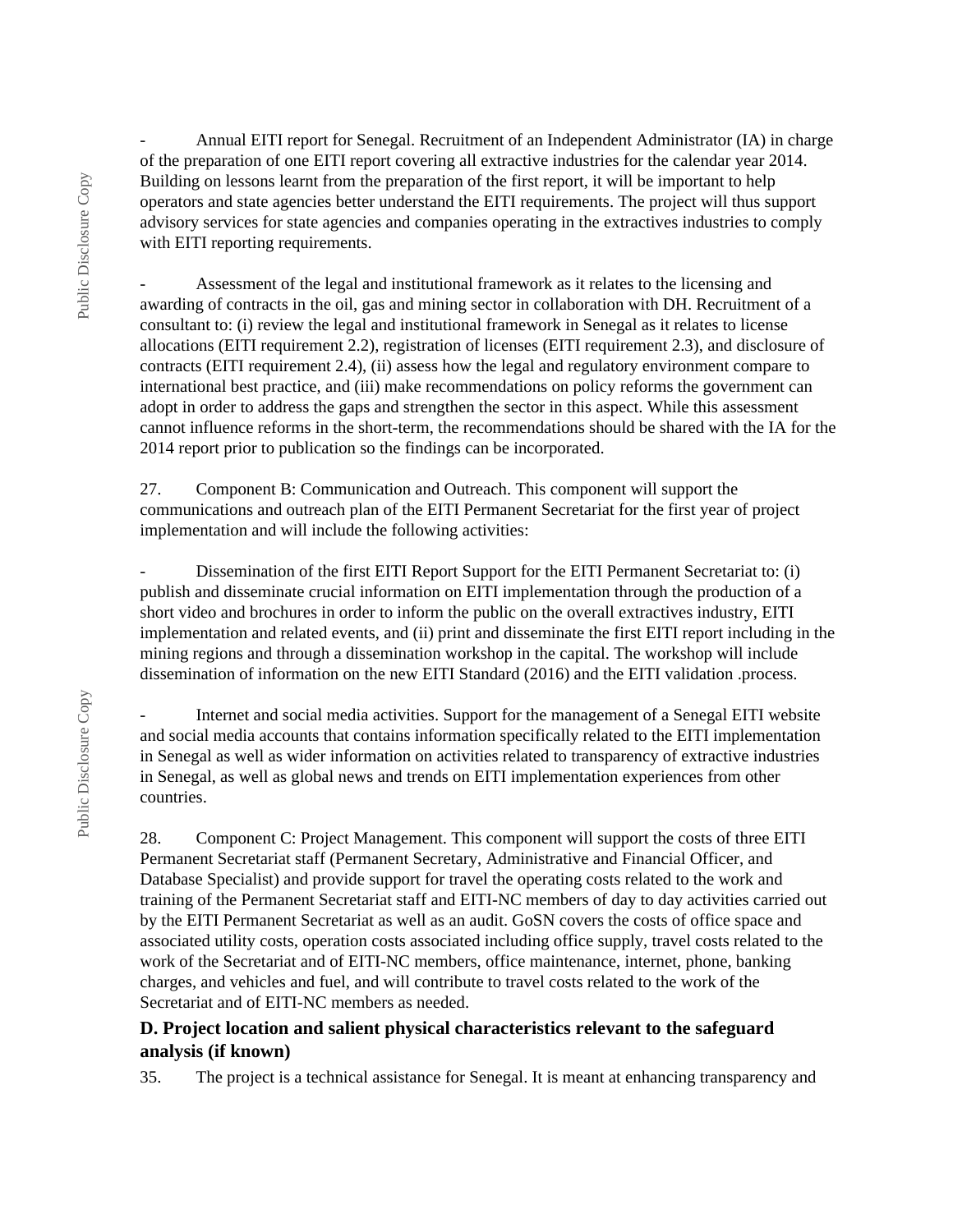accountability in extractive industries' revenue management. It involves no physical investment or recommendation that would be relevant for safeguard analysis.

#### **E. Borrower's Institutional Capacity for Safeguard Policies**

36. While MEF has a good record in implementing Bank-financed projects, the EITI Permanent Secretariat is relatively new. However, the EITI Permanent Secretariat was responsible for implementing the previous EITI grant and has demonstrated its capacity to manage the implementation of the proposed grant. The proposed grant will further strengthen the capacity of the current staff in the Secretariat and Environmental and social management will be integrated part of the capacity building.

### **F. Environmental and Social Safeguards Specialists on the Team**

Ruma Tavorath (GEN07)

| <b>Safeguard Policies</b>                         | <b>Triggered?</b>                                                                                                                              | <b>Explanation (Optional)</b>                                                                                                                                                                                                                                                                                                                                                                                                                                                                                             |  |
|---------------------------------------------------|------------------------------------------------------------------------------------------------------------------------------------------------|---------------------------------------------------------------------------------------------------------------------------------------------------------------------------------------------------------------------------------------------------------------------------------------------------------------------------------------------------------------------------------------------------------------------------------------------------------------------------------------------------------------------------|--|
| Environmental Assessment OP/<br><b>BP</b> 4.01    | N <sub>o</sub>                                                                                                                                 | This is a technical assistance project focused on<br>improving the institutional management of<br>licensing and awarding of contracts, capacity<br>building and training and sensitization. There<br>are no physical investments being supported<br>under the project. The grant will not finance<br>studies or assessments linked to potential<br>mineral extraction. Since none of the project<br>activities have any impact on the ground nor<br>any derived down-stream impacts, the category<br>is proposed to be C. |  |
| Natural Habitats OP/BP 4.04                       | N <sub>o</sub>                                                                                                                                 | This policy is not triggered as project activities<br>are not expected to have any impacts on natural<br>habitats.                                                                                                                                                                                                                                                                                                                                                                                                        |  |
| Forests OP/BP 4.36                                | N <sub>o</sub>                                                                                                                                 | This policy is not triggered as project activities<br>are not expected to have any impacts on or<br>infringe into designated forests.                                                                                                                                                                                                                                                                                                                                                                                     |  |
| Pest Management OP 4.09                           | N <sub>o</sub>                                                                                                                                 | This policy is not triggered as the project will<br>not finance the procurement or use of pesticides.                                                                                                                                                                                                                                                                                                                                                                                                                     |  |
| Physical Cultural Resources OP/<br><b>BP</b> 4.11 | This policy is not triggered as project activities<br>N <sub>o</sub><br>are not expected to have any impact on physical<br>cultural resources. |                                                                                                                                                                                                                                                                                                                                                                                                                                                                                                                           |  |
| Indigenous Peoples OP/BP 4.10                     | N <sub>o</sub>                                                                                                                                 | This policy is not triggered given that project<br>activities are not expected to cause any impacts<br>on Indigenous Peoples.                                                                                                                                                                                                                                                                                                                                                                                             |  |
| <b>Involuntary Resettlement OP/BP</b><br>4.12     | N <sub>o</sub>                                                                                                                                 | This policy is not triggered given that project<br>activities are not expected to cause any physical<br>or economic displacement, nor any restriction in<br>access to natural resources.                                                                                                                                                                                                                                                                                                                                  |  |
| Safety of Dams OP/BP 4.37                         | No                                                                                                                                             | This policy is not triggered given the project is                                                                                                                                                                                                                                                                                                                                                                                                                                                                         |  |

### **II. SAFEGUARD POLICIES THAT MIGHT APPLY**